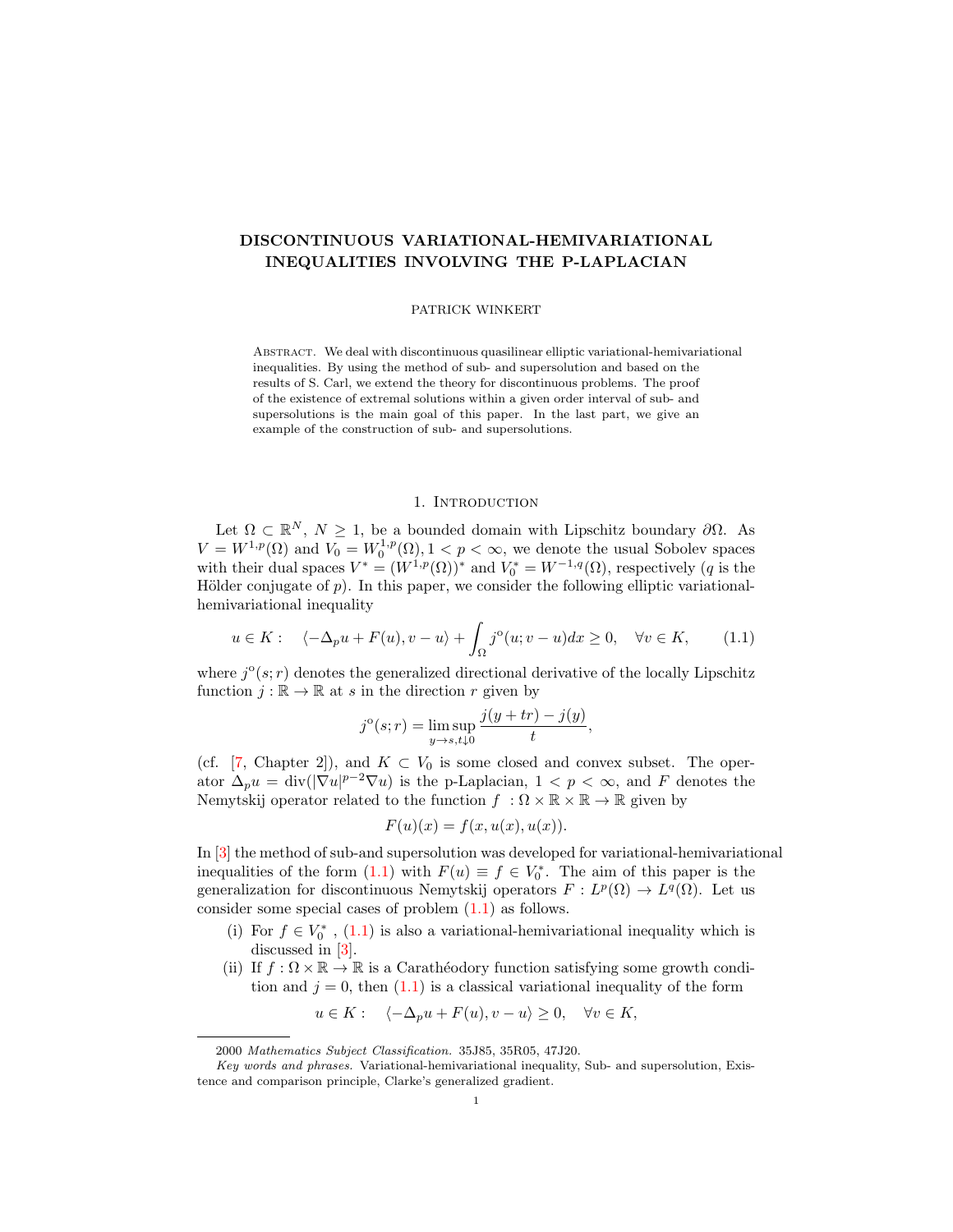for which the method of sub- and supersolution has been developed in [\[5,](#page-8-2) Chapter 5].

(iii) For  $K = V_0$ ,  $f \in V_0^*$  and  $j : \mathbb{R} \to \mathbb{R}$  smooth, [\(1.1\)](#page-0-0) becomes a variational equality of the form

 $u \in V_0: \quad \langle -\Delta_p u + f + j'(u), \varphi \rangle = 0, \quad \forall \varphi \in V_0,$ 

for which the sub-supersolution method is well known.

## 2. Notations and hypotheses

For functions  $u, v : \Omega \to \mathbb{R}$ , we use the notation  $u \wedge v = \min(u, v), u \vee v =$  $\max(u, v), K \wedge K = \{u \wedge v : u, v \in K\}, K \vee K = \{u \vee v : u, v \in K\}, \text{ and } u \wedge K =$  $\{u\} \wedge K, u \vee K = \{u\} \vee K$  and introduce the following definitions.

<span id="page-1-1"></span>**Definition 2.1.** A function  $\underline{u} \in V$  is called a subsolution of [\(1.1\)](#page-0-0) if the following holds:

- (1)  $\underline{u} \leq 0$  on  $\partial\Omega$  and  $F(\underline{u}) \in L^q(\Omega)$ ;
- (2)  $\langle -\Delta_p \underline{u} + F(\underline{u}), w \underline{u} \rangle + \int_{\Omega} j^{\circ}(\underline{u}; w \underline{u}) dx \ge 0, \quad \forall w \in \underline{u} \wedge K.$

<span id="page-1-2"></span>**Definition 2.2.** A function  $\overline{u} \in V$  is called a supersolution of [\(1.1\)](#page-0-0) if the following holds:

- (1)  $\overline{u} \geq 0$  on  $\partial\Omega$  and  $F(\overline{u}) \in L^q(\Omega)$ ;
- (2)  $\langle -\Delta_p\overline{u} + F(\overline{u}), w \overline{u} \rangle + \int_{\Omega} j^{\circ}(\overline{u}; w \overline{u})dx \geq 0, \quad \forall w \in \overline{u} \vee K.$

**Definition 2.3.** The multivalued operator  $\partial j : \mathbb{R} \to 2^{\mathbb{R}} \setminus {\emptyset}$  is called Clarke's generalized gradient of j defined by

$$
\partial j(s) := \{ \xi \in \mathbb{R} : j^{\circ}(s; r) \geq \xi r, \forall r \in \mathbb{R} \}.
$$

We impose the following hypotheses for  $j$  and the nonlinearity  $f$  in problem  $(1.1).$  $(1.1).$ 

(A) There exists a constant  $c_1 \geq 0$  such that

$$
\xi_1 \le \xi_2 + c_1(s_2 - s_1)^{p-1}
$$

for all  $\xi_i \in \partial j(s_i), i = 1, 2$ , and for all  $s_1, s_2$  with  $s_1 < s_2$ .

(B) There is a constant  $c_2 \geq 0$  such that

$$
\xi \in \partial j(s) : |\xi| \le c_2(1+|s|^{p-1}), \quad \forall s \in \mathbb{R}.
$$

- (C) (i)  $x \mapsto f(x, r, u(x))$  is measurable for all  $r \in \mathbb{R}$  and for all measurable functions  $u : \Omega \to \mathbb{R}$ .
	- (ii)  $r \mapsto f(x, r, s)$  is continuous for all  $s \in \mathbb{R}$  and for almost all  $x \in \Omega$ .
	- (iii)  $s \mapsto f(x, r, s)$  is decreasing for all  $r \in \mathbb{R}$  and for almost all  $x \in \Omega$ .
	- (iv) For a given ordered pair of sub- and supersolutions  $u, \overline{u}$  of problem [\(1.1\)](#page-0-0), there exists a function  $k_1 \in L_+^q(\Omega)$  such that  $|f(x,r,s)| \leq k_1(x)$ for all  $r, s \in [\underline{u}(x), \overline{u}(x)]$  and for almost all  $x \in \Omega$ .

By [\[2\]](#page-8-3) the mapping  $x \mapsto f(x, u(x), u(x))$  is measurable for  $x \mapsto u(x)$  measurable, but the associated Nemytskij operator  $F: L^p(\Omega) \to L^q(\Omega)$  needs not necessarily be continuous. In this paper we assume  $K$  has lattice structure, that is,  $K$  fulfills

<span id="page-1-0"></span>
$$
K \vee K \subset K, \qquad K \wedge K \subset K. \tag{2.1}
$$

We recall that the normed space  $L^p(\Omega)$  is equipped with the natural partial ordering of functions defined by  $u \leq v$  if and only if  $v - u \in L^p_+(\Omega)$ , where  $\overline{L}^p_+(\Omega)$  is the set of all nonnegative functions of  $L^p(\Omega)$ .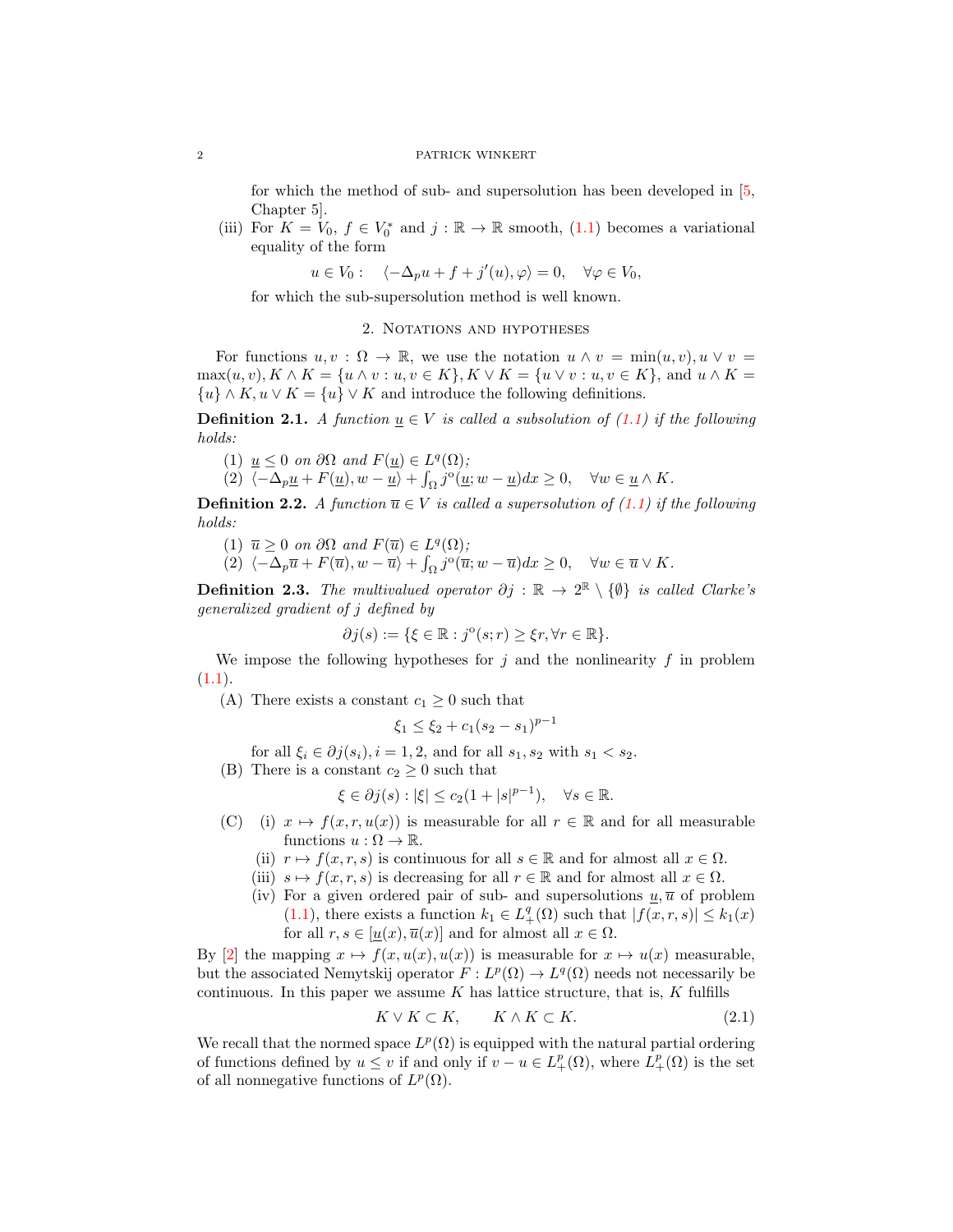## <span id="page-2-1"></span>3. Preliminaries

Here we consider [\(1.1\)](#page-0-0) for a Carathéodory function  $h : \Omega \times \mathbb{R} \to \mathbb{R}$  (i.e.,  $x \mapsto$  $h(x, s)$  is measurable in  $\Omega$  for all  $s \in \mathbb{R}$  and  $s \mapsto h(x, s)$  is continuous on R for almost all  $x \in \Omega$ , which fulfills the following growth condition:

$$
|h(x,s)| \le k_2(x) \quad \forall s \in [\underline{u}(x), \overline{u}(x)] \text{ and for a.e. } x \in \Omega,
$$
\n(3.1)

where  $k_2 \in L^q_+(\Omega)$  and  $[\underline{u}, \overline{u}]$  is some ordered pair in  $L^p(\Omega)$ , specified later. Note that the associated Nemytskij operator H defined by  $H(u)(x) = h(x, u(x))$  is continuous and bounded from  $[\underline{u}, \overline{u}] \subset L^p(\Omega)$  to  $L^q(\Omega)$  (cf. [\[9\]](#page-8-4)). Next we introduce the indicator function  $I_K : V_0 \to \mathbb{R} \cup \{+\infty\}$  related to the closed convex set  $K \neq \emptyset$  given by

<span id="page-2-0"></span>
$$
I_K(u) = \begin{cases} 0 & \text{if } u \in K, \\ +\infty & \text{if } u \notin K, \end{cases}
$$

which is known to be proper, convex and lower semicontinuous. The variational-hemivariational inequality [\(1.1\)](#page-0-0) can be rewritten as follows: Find  $u \in V_0$  such that

$$
\langle -\Delta_p u + H(u), v - u \rangle + I_K(v) - I_K(u) + \int_{\Omega} j^{\circ}(u; v - u) dx \ge 0, \quad \forall v \in V_0. \tag{3.2}
$$

If  $H(u) \equiv h \in V_0^*$ , problem [\(3.2\)](#page-2-0) is a special case of the elliptic variational-hemivariational inequality in [\[5,](#page-8-2) Corollary 7.15] for which the method of sub- and supersolutions was developed. In the next result, we show the existence of extremal solutions of [\(3.2\)](#page-2-0) for a Carathéodory function  $h = h(x, s)$ .

<span id="page-2-3"></span>**Lemma 3.1.** Let hypotheses  $(A)$ ,  $(B)$  and  $(2.1)$  be satisfied and assume the existence of sub- and supersolutions <u>u</u> and  $\overline{u}$  satisfying  $\underline{u} \leq \overline{u}$ ,  $\underline{u} \vee K \subset K$  and  $\overline{u} \wedge K \subset K$ . Furthermore we suppose that the Carathédory function  $h : \Omega \times \mathbb{R} \to \mathbb{R}$  satisfies [\(3.1\)](#page-2-1). Then, [\(3.2\)](#page-2-0) has a greatest solution  $u^*$  and a smallest solution  $u_*$  such that

<span id="page-2-2"></span>
$$
\underline{u} \le u_* \le u^* \le \overline{u},\tag{3.3}
$$

that is,  $u_*$  and  $u^*$  are solutions of  $(3.2)$  that satisfy  $(3.3)$ , and if u is any solution of [\(3.2\)](#page-2-0) such that  $\underline{u} \leq u \leq \overline{u}$ , then  $u_* \leq u \leq u^*$ .

*Proof.* The proof follows the same ideas as in the proof for  $H(u) \equiv h \in V_0^*$  with an additional modification. We only introduce a truncation operator related to the functions  $\underline{u}$  and  $\overline{u}$  defined by

$$
Tu(x) = \begin{cases} \overline{u}(x) & \text{if } u(x) > \overline{u}(x), \\ u(x) & \text{if } \underline{u}(x) \le u(x) \le \overline{u}(x), \\ \underline{u}(x) & \text{if } u(x) < \underline{u}(x). \end{cases}
$$

The mapping  $T$  is continuous and bounded from  $V$  into  $V$  which follows from the fact that the functions  $\min(\cdot, \cdot)$  and  $\max(\cdot, \cdot)$  are continuous from V to itself and that T can be represented as  $Tu = \max(u, u) + \min(u, \overline{u}) - u$  (cf. [\[8\]](#page-8-5)). In the auxiliary problems of the proof of [\[5,](#page-8-2) Corollary 7.15], we replace  $h \in V_0^*$  by  $(H \circ T)(u)$  and argue in an analogous way.

An important tool in extending the previous result to discontinuous Nemytskij operators is the next fixed point result. The proof of this Lemma can be found in [\[4,](#page-8-6) Theorem 1.1.1].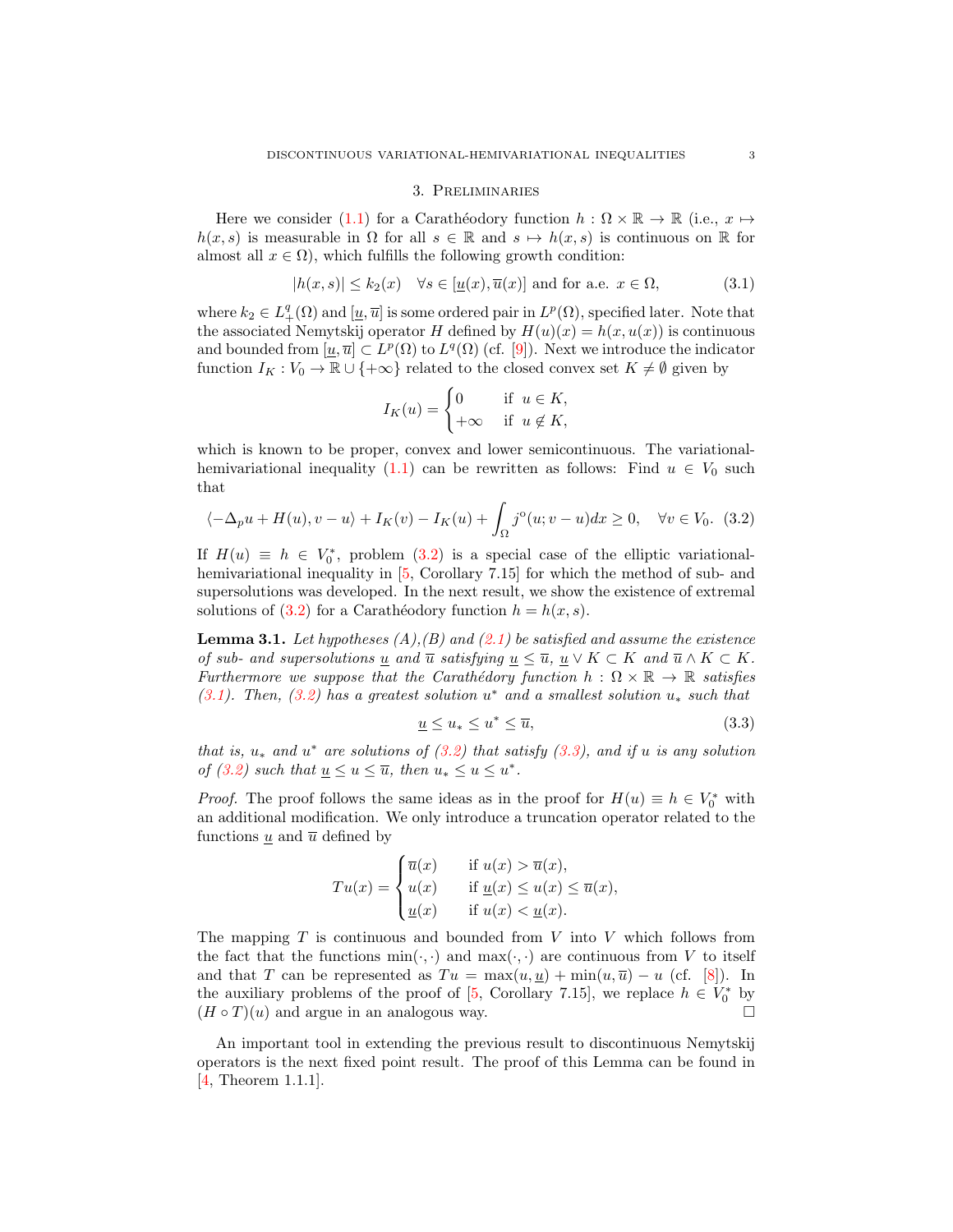<span id="page-3-3"></span>**Lemma 3.2.** Let P be a subset of an ordered normed space,  $G : P \rightarrow P$  an increasing mapping and  $G[P] = \{Gx \mid x \in P\}.$ 

- (1) If  $G[P]$  has a lower bound in P and the increasing sequences of  $G[P]$  converge weakly in P, then G has the least fixed point  $x_*$ , and  $x_* = \min\{x \mid$  $Gx \leq x$ .
- (2) If  $G[P]$  has an upper bound in  $P$  and the decreasing sequences of  $G[P]$ converge weakly in P, then G has the greatest fixed point  $x^*$ , and  $x^* =$  $\max\{x \mid x \leq Gx\}.$

## <span id="page-3-0"></span>4. Main results

One of our main results is the following theorem.

<span id="page-3-2"></span>**Theorem 4.1.** Let hypotheses  $(A)$ – $(C)$ ,  $(2.1)$  be satisfied and assume the existence of sub- and supersolutions u and  $\overline{u}$  satisfying  $u \leq \overline{u}$ ,  $u \vee K \subset K$  and  $\overline{u} \wedge K \subset K$ . If  $f$  is right-continuous (resp., left-continuous) in the third argument, then there exists a greatest solution  $u^*$  (resp., a smallest solution  $u_*$ ) of  $(1.1)$  in the order interval  $[\underline{u}, \overline{u}]$ .

*Proof.* We choose a fixed element  $z \in [\underline{u}, \overline{u}]$  which is a supersolution of (1.[1\)](#page-0-0) satisfying  $z \wedge K \subset K$  and consider the following auxiliary problem:

$$
u \in K: \quad \langle -\Delta_p u + F_z(u), v - u \rangle + \int_{\Omega} j^{\circ}(u; v - u) dx \ge 0, \quad \forall v \in K, \tag{4.1}
$$

where  $F_z(u)(x) = f(x, u(x), z(x))$ . It is readily seen that the mapping  $(x, u) \mapsto$  $f(x, u, z(x))$  is a Caratheodory function satisfying some growth condition as in [\(3.1\)](#page-2-1). Since  $F_z(z) = F(z)$ , z is also a supersolution of [\(4.1\)](#page-3-0). By Definition [2.1,](#page-1-1) we have for a given subsolution  $\underline{u}$  of  $(1.1)$ 

$$
\langle -\Delta_p \underline{u} + F(\underline{u}), w - \underline{u} \rangle + \int_{\Omega} j^{\circ}(\underline{u}; w - \underline{u}) dx \ge 0, \quad \forall w \in \underline{u} \wedge K.
$$

Setting  $w = \underline{u} - (\underline{u} - v)^+$  for all  $v \in K$  and using the monotonicity of f with respect to s, we get

$$
0 \ge \langle -\Delta_p \underline{u} + F(\underline{u}), (\underline{u} - v)^+ \rangle - \int_{\Omega} j^{\circ} (\underline{u}; -(\underline{u} - v)^+) dx
$$
  
 
$$
\ge \langle -\Delta_p \underline{u} + F_z(\underline{u}), (\underline{u} - v)^+ \rangle - \int_{\Omega} j^{\circ} (\underline{u}; -(\underline{u} - v)^+) dx, \quad \forall v \in K,
$$

which shows that  $\underline{u}$  is also a subsolution of  $(4.1)$  $(4.1)$ . Lemma [3.1](#page-2-3) implies the existence of a greatest solution  $u^* \in [\underline{u}, z]$  of [\(4.1\)](#page-3-0). Now we introduce the set A given by  $A := \{z \in V : z \in [u, \overline{u}] \text{ and } z \text{ is a supersolution of (1.1) satisfying } z \wedge K \subset K \}$  $A := \{z \in V : z \in [u, \overline{u}] \text{ and } z \text{ is a supersolution of (1.1) satisfying } z \wedge K \subset K \}$  $A := \{z \in V : z \in [u, \overline{u}] \text{ and } z \text{ is a supersolution of (1.1) satisfying } z \wedge K \subset K \}$  and define the operator  $L : A \to K$  by  $z \mapsto u^* =: Lz$ . This means that the operator L assigns to each  $z \in A$  the greatest solution  $u^*$  of  $(4.1)$  in  $[u, z]$ . In the next step we construct a decreasing sequence as follows:

<span id="page-3-1"></span>
$$
u_0 := \overline{u}
$$
  
\n
$$
u_1 := Lu_0 \quad \text{with} \quad u_1 \in [\underline{u}, u_0]
$$
  
\n
$$
u_2 := Lu_1 \quad \text{with} \quad u_2 \in [\underline{u}, u_1]
$$
  
\n
$$
\vdots
$$
  
\n
$$
u_n := Lu_{n-1} \quad \text{with} \quad u_n \in [\underline{u}, u_{n-1}].
$$
\n(4.2)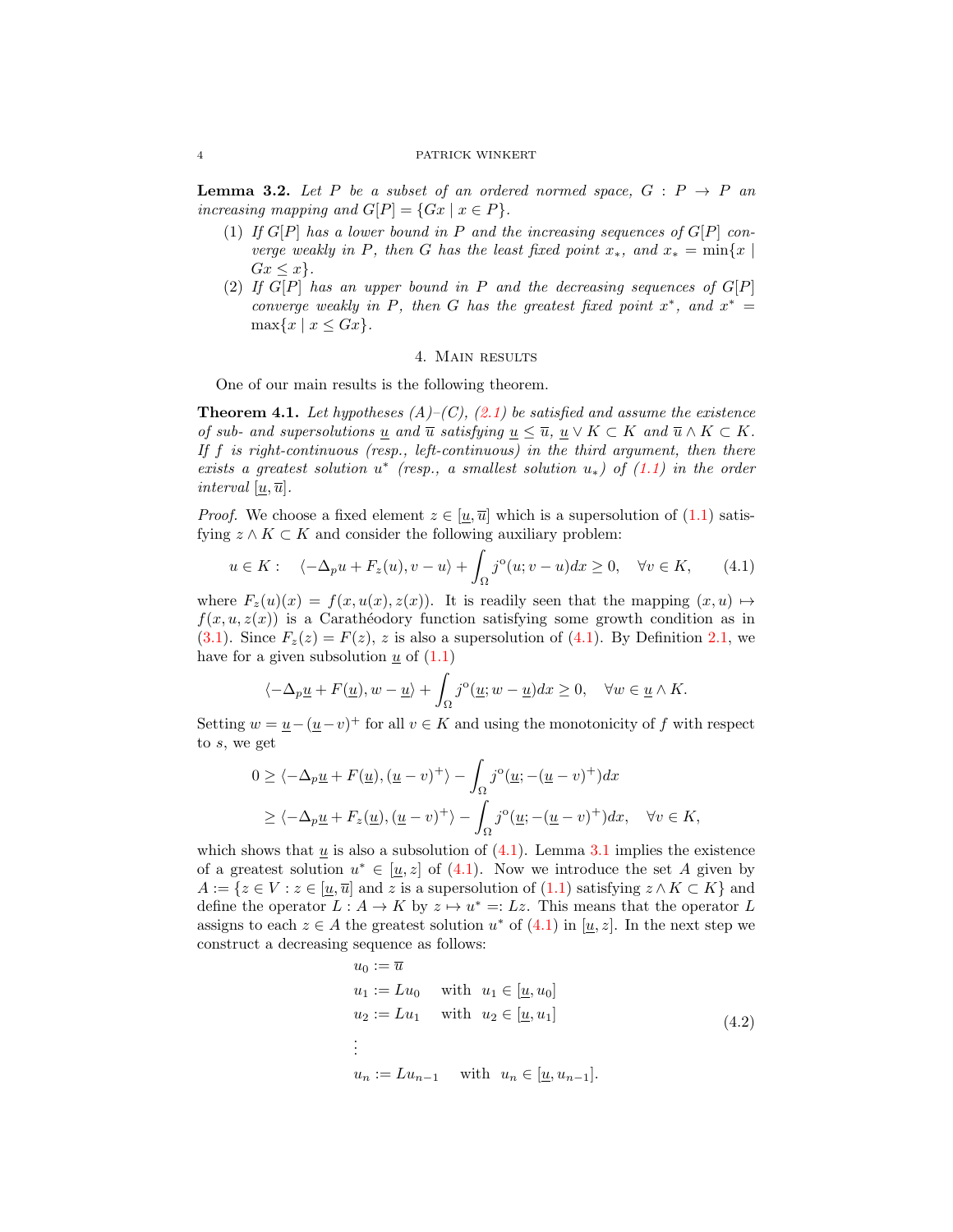As  $u_n \in [\underline{u}, u_{n-1}]$ , we get  $u_n(x) \searrow u(x)$  for a.e.  $x \in \Omega$ . Furthermore, the sequence  $u_n$  is bounded in  $V_0$ , that is,  $||u_n||_{V_0} \leq C$  for all n and due to the monotony of  $u_n$ and the compact embedding  $V_0 \hookrightarrow L^p(\Omega)$ , we obtain

<span id="page-4-0"></span>
$$
u_n \rightharpoonup u
$$
 in  $V_0$ ,  
\n $u_n \to u$  in  $L^p(\Omega)$  and a.e. pointwise in  $\Omega$ . (4.3)

The fact that  $u_n$  is a solution of [\(4.1\)](#page-3-0) with  $z = u_{n-1}$  and  $v = u \in K$  results in

$$
\langle -\Delta_p u_n, u_n - u \rangle \le \langle F_{u_{n-1}}(u_n), u - u_n \rangle + \int_{\Omega} j^{\circ}(\underline{u}; u - u_n) dx.
$$

Applying Fatou's Lemma,  $(4.3)$ , and the upper semicontinuity of  $j^{\circ}(\cdot, \cdot)$  yields

$$
\limsup_{n \to \infty} \langle -\Delta_p u_n, u_n - u \rangle
$$
\n
$$
\leq \limsup_{n \to \infty} ||k||_{L^q(\Omega)} ||u - u_n||_{L^p(\Omega)} + \int_{\Omega} \limsup_{n \to \infty} j^o(\underline{u}; u - u_n) dx \leq 0,
$$
\n
$$
\xrightarrow[\alpha, \infty]{} 0
$$

which by the  $S_+$ -property of  $-\Delta_p$  on  $V_0$  along with [\(4.3\)](#page-4-0) implies

$$
u_n \to u \text{ in } V_0.
$$

The right-continuity of f and the strong convergence of the decreasing sequence  $(u_n)$  along with the upper semicontinuity of  $j^{\circ}(\cdot;\cdot)$  allow us to pass to the lim sup in [\(4.1\)](#page-3-0), where u (resp., z) is replaced by  $u_n$  (resp.,  $u_{n-1}$ ). We have

$$
0 \leq \limsup_{n \to \infty} \langle -\Delta_p u_n + F_{u_{n-1}}(u_n), v - u_n \rangle + \limsup_{n \to \infty} \int_{\Omega} j^{\circ}(u_n; v - u_n) dx
$$
  
\n
$$
\leq \lim_{n \to \infty} \langle -\Delta_p u_n + F_{u_{n-1}}(u_n), v - u_n \rangle + \int_{\Omega} \limsup_{n \to \infty} j^{\circ}(u_n; v - u_n) dx
$$
  
\n
$$
\leq \langle -\Delta_p u + F_u(u), v - u \rangle + \int_{\Omega} j^{\circ}(u; v - u) dx, \quad \forall v \in K.
$$

This shows that u is a solution of [\(1.1\)](#page-0-0) in the order interval  $[u, \overline{u}]$ . Now, we still have to prove that u is the greatest solution of  $(1.1)$  in  $[u,\overline{u}]$ . Let  $\widetilde{u}$  be any solution of [\(1.1\)](#page-0-0) in  $[u,\overline{u}]$ . Because of the fact that K has lattice structure,  $\tilde{u}$  is also a subsolution of  $(1.1)$ , respectively, a subsolution of  $(4.1)$ . By the same construction as in  $(4.2)$  we obtain.

<span id="page-4-1"></span>
$$
\widetilde{u_0} := \overline{u}
$$
\n
$$
\widetilde{u_1} := Lu_0 \quad \text{with} \quad \widetilde{u_1} \in [\widetilde{u}, u_0]
$$
\n
$$
\widetilde{u_2} := Lu_1 \quad \text{with} \quad \widetilde{u_2} \in [\widetilde{u}, u_1]
$$
\n
$$
\vdots
$$
\n
$$
\widetilde{u_n} := Lu_{n-1} \quad \text{with} \quad \widetilde{u_n} \in [\widetilde{u}, u_{n-1}].
$$
\n(4.4)

Obviously, the sequences in [\(4.2\)](#page-3-1) and [\(4.4\)](#page-4-1) create the same extremal solutions  $u_n$ and  $\widetilde{u_n}$ , which implies that  $\widetilde{u} \le \widetilde{u_n} = u_n$  for all n. Passing to the limit delivers the assertion. The existence of a smallest solution can be shown in a similar way. assertion. The existence of a smallest solution can be shown in a similar way.

In the next theorem we will prove that only the monotony of  $f$  in the third argument is sufficient for the existence of extremal solutions. The function  $f$  needs neither be right-continuous nor left-continuous.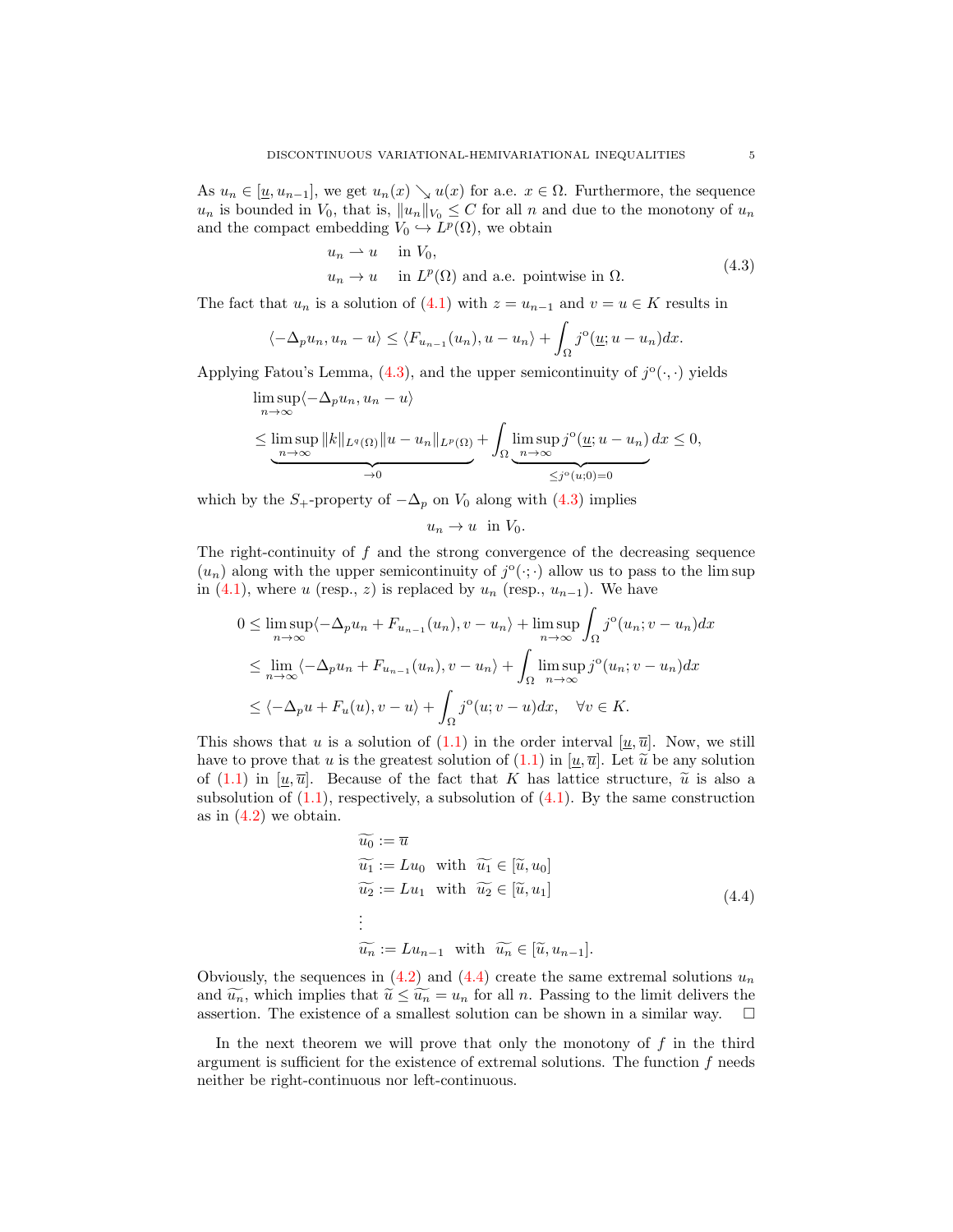<span id="page-5-3"></span>**Theorem 4.2.** Assume that hypotheses  $(A)$ – $(C)$ ,  $(2.1)$  are valid and let  $\underline{u}$  and  $\overline{u}$ be sub- and supersolutions of [\(1.1\)](#page-0-0) satisfying  $\underline{u} \leq \overline{u}$ ,  $\underline{u} \vee K \subset K$  and  $\overline{u} \wedge K \subset K$ . Then there exist extremal solutions  $u^*$  and  $u_*$  of  $(1.1)$  with  $\underline{u} \le u_* \le u^* \le \overline{u}$ .

Proof. As in the proof of Theorem [4.1,](#page-3-2) we consider the following auxiliary problem:

<span id="page-5-0"></span>
$$
u \in K: \quad \langle -\Delta_p u + F_z(u), v - u \rangle + \int_{\Omega} j^{\circ}(u; v - u) dx \ge 0, \quad \forall v \in K, \qquad (4.5)
$$

where  $F_z(u)(x) = f(x, u(x), z(x))$ . We define again the set  $A := \{z \in V : z \in [\underline{u}, \overline{u}]\}$ and z is a supersolution of  $(1.1)$  $(1.1)$  satisfying  $z \wedge K \subset K$  and introduce the fixed point operator  $L : A \to K$  by  $z \mapsto u^* =: Lz$ . For a given supersolution  $z \in A$ , the element Lz is the greatest solution of (4.[5\)](#page-5-0) in [ $\underline{u}, \underline{z}$ ], and thus it holds  $\underline{u} \leq Lz \leq z$  for all  $z \in A$  which implies  $L : A \to [\underline{u}, \overline{u}]$ . Because of  $(2.1)$ ,  $Lz$  is also a supersolution of [\(4.5\)](#page-5-0) satisfying

$$
\langle -\Delta_p L z + F_z(Lz), w - Lz \rangle + \int_{\Omega} j^{\circ}(Lz; w - Lz) dx \ge 0, \quad \forall w \in Lz \vee K.
$$

By the monotonicity of f with respect to  $Lz \leq z$  and using the representation  $w = Lz + (v - Lz)^{+}$  for any  $v \in K$ , we obtain

$$
0 \le \langle -\Delta_p L z + F_z(Lz), (v - Lz)^+ \rangle + \int_{\Omega} j^{\circ}(Lz; (v - Lz)^+) dx
$$
  

$$
\le \langle -\Delta_p L z + F_{Lz}(Lz), (v - Lz)^+ \rangle + \int_{\Omega} j^{\circ}(Lz; (v - Lz)^+) dx, \quad \forall v \in K.
$$

Consequently, Lz is a supersolution of  $(1.1)$ . This shows  $L : A \rightarrow A$ . Let  $v_1, v_2 \in A$  and assume that  $v_1 \le v_2$ . Then we have

 $Lv_1 \in [u, v_1]$  is the greatest solution of

<span id="page-5-1"></span>
$$
\langle -\Delta_p u + F_{v_1}(u), v - u \rangle + \int_{\Omega} j^{\circ}(u; v - u) dx \ge 0, \quad \forall v \in K,
$$
\n(4.6)

 $Lv_2 \in [\underline{u}, v_2]$  is the greatest solution of

<span id="page-5-2"></span>
$$
\langle -\Delta_p u + F_{v_2}(u), v - u \rangle + \int_{\Omega} j^{\circ}(u; v - u) dx \ge 0, \ \forall v \in K. \tag{4.7}
$$

Since  $v_1 \le v_2$ , it follows that  $Lv_1 \le v_2$  and due to  $(2.1)$ ,  $Lv_1$  is also a subsolution of [\(4.6\)](#page-5-1), that is, (4.6) holds, in particular, for  $v \in Lv_1 \wedge K$ , that is,

$$
\langle -\Delta_p Lv_1 + F_{v_1}(Lv_1), (Lv_1 - v)^+ \rangle - \int_{\Omega} j^{\circ} (Lv_1; -(Lv_1 - v)^+) dx \le 0, \quad \forall v \in K.
$$

Using the monotonicity of  $f$  with respect to  $s$  yields

$$
0 \ge \langle -\Delta_p L v_1 + F_{v_1}(L v_1), (L v_1 - v)^+ \rangle - \int_{\Omega} j^{\circ} (L v_1; -(L v_1 - v)^+) dx
$$
  
 
$$
\ge \langle -\Delta_p L v_1 + F_{v_2}(L v_1), (L v_1 - v)^+ \rangle - \int_{\Omega} j^{\circ} (L v_1; -(L v_1 - v)^+) dx, \quad \forall v \in K.
$$

and hence  $Lv_1$  is a subsolution of [\(4.7\)](#page-5-2). By Lemma [3.1,](#page-2-3) we know there exists a greatest solution of  $(4.7)$  in  $[Lv_1, v_2]$ . But  $Lv_2$  is the greatest solution of  $(4.7)$  in  $[u, v_2] \supseteq [Lv_1, v_2]$  and therefore,  $Lv_1 \leq Lv_2$ . This shows that L is increasing.

In the last step we have to prove that any decreasing sequence of  $L(A)$  converges weakly in A. Let  $(u_n) = (Lz_n) \subset L(A) \subset A$  be a decreasing sequence. The same argument as in the proof of Theorem [4.1](#page-3-2) delivers  $u_n(x) \searrow u(x)$  a.e. in  $\Omega$ . The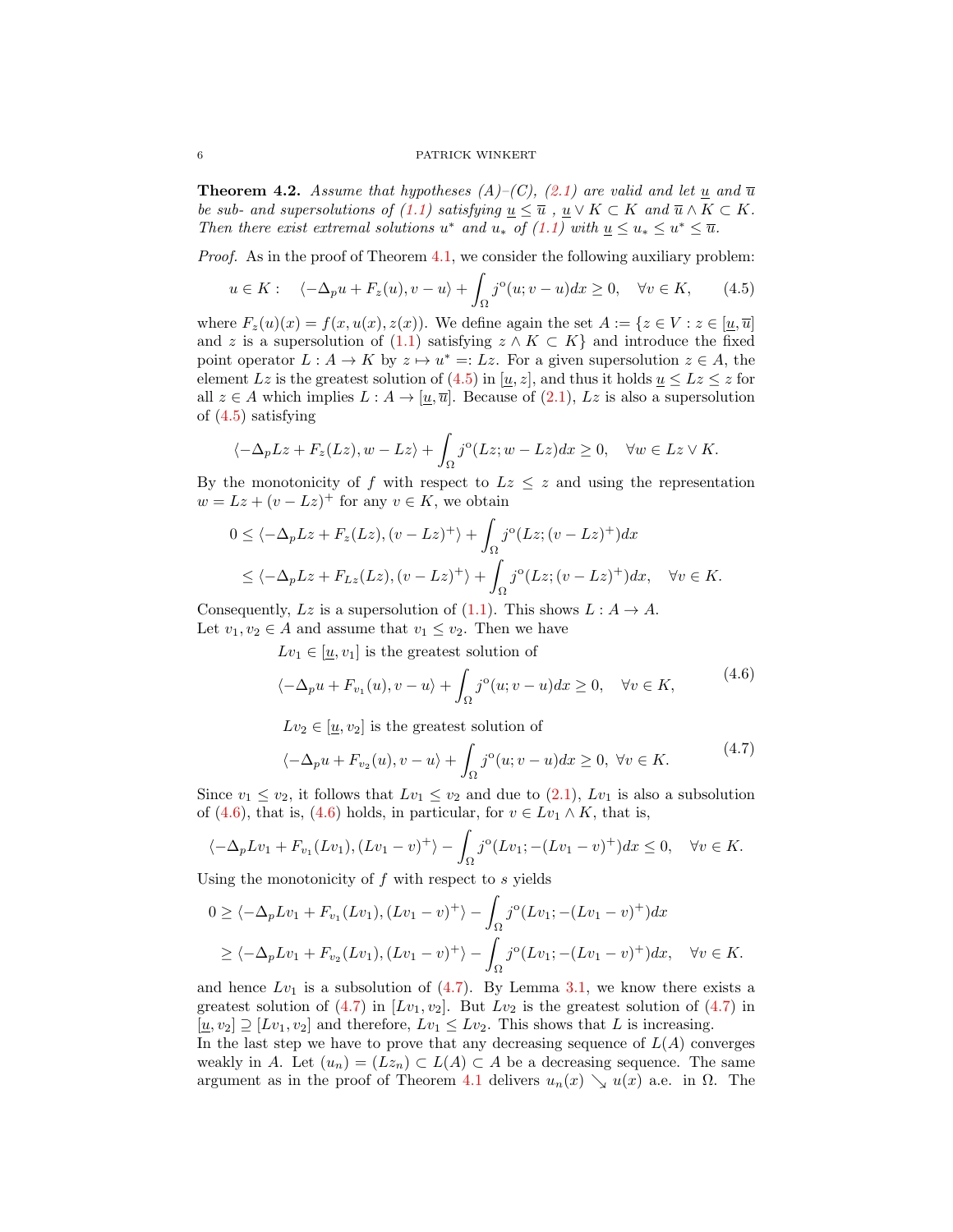boundedness of  $u_n$  in  $V_0$ , and the compact imbedding  $V_0 \hookrightarrow L^p(\Omega)$  along with the monotony of  $u_n$  implies

$$
u_n \rightharpoonup u
$$
 in  $V_0$ ,  
\n $u_n \rightharpoonup u$  in  $L^p(\Omega)$  and a.e. x in  $\Omega$ .

Since  $u_n \in K$  solves [\(4.5\)](#page-5-0), it follows  $u \in K$ . From (4.5) with u replaced by  $u_n$  and v by u and with the fact that  $(s, r) \mapsto j^{\circ}(s; r)$  is upper semicontinuous, we obtain by applying Fatou's Lemma

$$
\limsup_{n \to \infty} \langle -\Delta_p u_n, u_n - u \rangle \le \limsup_{n \to \infty} \langle F_{z_n}(u_n), u - u_n \rangle + \limsup_{n \to \infty} \int_{\Omega} j^{\circ}(u_n; u - u_n) dx
$$
  

$$
\le \limsup_{n \to \infty} \langle F_{z_n}(u_n), u - u_n \rangle + \int_{\Omega} \underbrace{\limsup_{n \to \infty} j^{\circ}(u_n; u - u_n)}_{\le j^{\circ}(u; 0) = 0} dx
$$
  

$$
\le 0.
$$

The  $S_+$ -property of  $-\Delta_p$  provides the strong convergence of  $(u_n)$  in  $V_0$ . As  $Lz_n =$  $u_n$  is also a supersolution of  $(4.5)$ , Definition [2.2](#page-1-2) yields

$$
\langle -\Delta_p u_n + F_{z_n}(u_n), (v - u_n)^+ \rangle + \int_{\Omega} j^{\circ}(u_n; (v - u_n)^+) dx \ge 0, \quad \forall v \in K.
$$

Due to  $z_n \geq u_n \geq u$  and the monotonicity of f, we get

$$
0 \le \langle -\Delta_p u_n + F_{z_n}(u_n), (v - u_n)^+ \rangle + \int_{\Omega} j^{\circ}(u_n; (v - u_n)^+) dx
$$
  

$$
\le \langle -\Delta_p u_n + F_u(u_n), (v - u_n)^+ \rangle + \int_{\Omega} j^{\circ}(u_n; (v - u_n)^+) dx, \quad \forall v \in K,
$$

and, since the mapping  $u \mapsto u^+ = \max(u, 0)$  is continuous from  $V_0$  to itself (cf. [\[8\]](#page-8-5)), we can pass to the upper limit on the right hand side for  $n \to \infty$ . This yields

$$
\langle -\Delta_p u + F_u(u), (v-u)^+ \rangle + \int_{\Omega} j^{\circ}(u; (v-u)^+) dx \ge 0, \quad \forall v \in K,
$$

which shows that u is a supersolution of [\(1.1\)](#page-0-0), that is,  $u \in A$ . As  $\overline{u}$  is an upper bound of  $L(A)$ , we can apply Lemma [3.2,](#page-3-3) which yields the existence of a greatest fixed point  $u^*$  of L in A. This implies that  $u^*$  must be the greatest solution of  $(1.1)$ in [ $\underline{u}, \overline{u}$ ]. By analogous reasoning, one shows the existence of a smallest solution  $u_*$ of  $(1.1)$ . This completes the proof of the theorem.

#### **APPLICATION**

In the last part, we give an example of the construction of sub- and supersolutions of problem [\(1.1\)](#page-0-0). We denote by  $\lambda_1 > 0$  the first eigenvalue of  $(-\Delta_p, V_0)$  and by  $\varphi_1$  the eigenfunction of  $(-\Delta_p, V_0)$  corresponding to  $\lambda_1$  satisfying  $\varphi_1 \in \text{int}(C_0^1(\overline{\Omega})_+)$ and  $\|\varphi\|_p = 1$  (cf. [\[1\]](#page-8-7)). Here,  $\text{int}(C_0^1(\overline{\Omega})_+)$  describes the interior of the positive cone  $C_0^1(\overline{\Omega})_+$  given by

$$
\operatorname{int}(C_0^1(\overline{\Omega})_+) = \left\{ u \in C_0^1(\overline{\Omega}) : u(x) > 0, \forall x \in \Omega, \text{ and } \frac{\partial u}{\partial n}(x) < 0, \forall x \in \partial \Omega \right\}.
$$

We suppose the following conditions for  $f$  and Clarke's generalized gradient of  $j$ , where  $\lambda > \lambda_1$  is any fixed constant: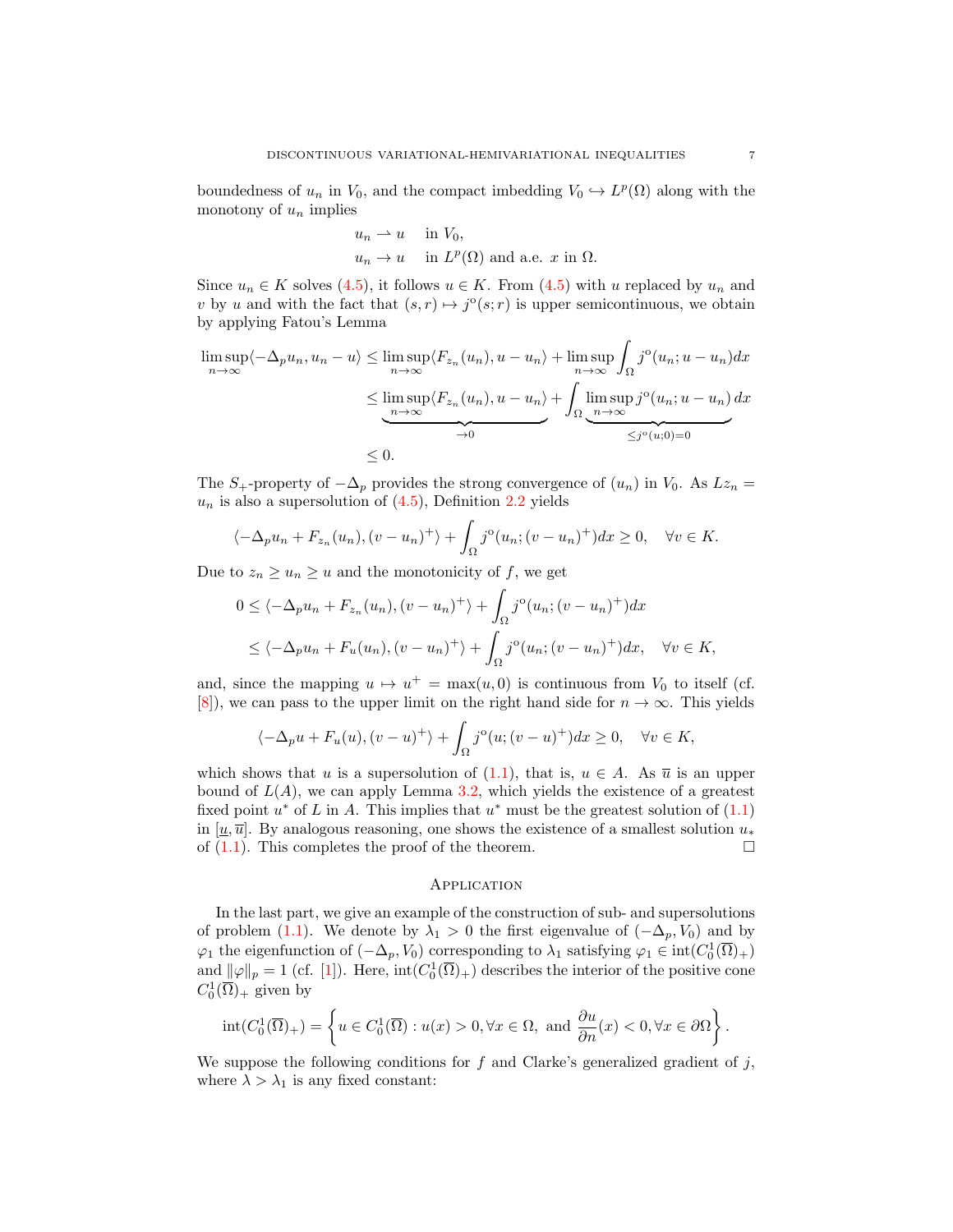- (D) (i)  $\lim_{|s|\to\infty}$  $f(x, s, s)$  $\frac{\partial}{\partial s|p^{-2}s}$  = + $\infty$ , uniformly with respect to a.a.  $x \in \Omega$ .
	- (ii)  $\lim_{s \to 0} \frac{f(x, s, s)}{|s|^{p-2} s}$  $\frac{d(x, b, b)}{|s|^{p-2}s} = -\lambda$ , uniformly with respect to a.a.  $x \in \Omega$ .
	- (iii)  $\lim_{s \to 0} \frac{\xi}{|s|^p}$  $\frac{S}{|s|^{p-2}s} = 0$ , uniformly with respect to a.a.  $x \in \Omega$ , for all  $\xi \in \partial i(s)$ .
	- (iv) f is bounded on bounded sets.

<span id="page-7-1"></span>**Proposition 4.3.** Assume hypotheses  $(A)$ ,  $(B)$ ,  $(C)(i)-(iv)$ , and  $(D)$ . Then there exists a constant  $a_{\lambda}$  such that  $a_{\lambda}e$  and  $-a_{\lambda}e$  are supersolution and subsolution of problem [\(1.1\)](#page-0-0), where  $e \in \text{int}(C_0^1(\overline{\Omega})_+)$  is the unique solution of  $-\Delta_p u = 1$  in  $V_0$ . Moreover,  $-\varepsilon\varphi_1$  is a supersolution and  $\varepsilon\varphi_1$  is a subsolution of [\(1.1\)](#page-0-0) provided that  $\varepsilon > 0$  is sufficiently small.

*Proof.* A sufficient condition for a subsolution  $u \in V$  of problem [\(1.1\)](#page-0-0) is  $u \leq 0$  on  $\partial\Omega$ ,  $F(\underline{u}) \in L^q(\Omega)$  and

<span id="page-7-0"></span>
$$
-\Delta_p \underline{u} + F(\underline{u}) + \xi \le 0 \quad \text{in } V_0^*, \quad \forall \xi \in \partial j(\underline{u}).\tag{4.8}
$$

Multiplying [\(4.8\)](#page-7-0) with  $(\underline{u}-v)^+ \in V_0 \cap L^p_+(\Omega)$  and using the fact  $j^{\circ}(\underline{u};-1) \geq -\xi$ , for all  $\xi \in \partial j(\underline{u})$ , yield

$$
0 \ge \langle -\Delta_p \underline{u} + F(\underline{u}) + \xi, (\underline{u} - v)^+ \rangle
$$
  
=  $\langle -\Delta_p \underline{u} + F(\underline{u}), (\underline{u} - v)^+ \rangle + \int_{\Omega} \xi(\underline{u} - v)^+ dx$   
 $\ge \langle -\Delta_p \underline{u} + F(\underline{u}), (\underline{u} - v)^+ \rangle - \int_{\Omega} j^{\circ}(\underline{u}; -1)(\underline{u} - v)^+ dx$   
=  $\langle -\Delta_p \underline{u} + F(\underline{u}), (\underline{u} - v)^+ \rangle - \int_{\Omega} j^{\circ}(\underline{u}; -(\underline{u} - v)^+) dx, \quad \forall v \in K,$ 

and thus, <u>u</u> is a subsolution of [\(1.1\)](#page-0-0). Analogously,  $\overline{u} \in V$  is a supersolution of problem [\(1.1\)](#page-0-0) if  $\overline{u} \geq 0$  on  $\partial\Omega$ ,  $F(\overline{u}) \in L^q(\Omega)$ , and if the following inequality is satisfied,

$$
-\Delta_p\overline{u}+F(\overline{u})+\xi\geq 0\quad\hbox{ in }V_0^*,\quad\forall\xi\in\partial j(\overline{u}).
$$

The main idea of this proof is to show the applicability of  $[6, \text{ Lemma } 2.1-2.3].$  $[6, \text{ Lemma } 2.1-2.3].$ We put  $g(x, s) = f(x, s, s) + \xi + \lambda |s|^{p-2} s$  for  $\xi \in \partial j(s)$  and notice that in our considerations the nonlinearity g needs not be a continuous function. In view of assumption (B), we see at once that

$$
\frac{|\xi|}{|s|^{p-1}} \le c, \quad \text{ for } |s| \ge k > 0, \forall \xi \in \partial j(s),
$$

where c is a positive constant. This fact and the condition  $(D)$  yield the following limit values:

$$
\lim_{|s| \to \infty} \frac{g(x, s)}{|s|^{p-2} s} = +\infty, \qquad \lim_{s \to 0} \frac{g(x, s)}{|s|^{p-2} s} = 0.
$$

By  $[6, \text{Lemma } 2.1-2.3]$  $[6, \text{Lemma } 2.1-2.3]$ , we obtain a pair of positive sub- and supersolutions given by  $u = \varepsilon \varphi_1$  and  $\overline{u} = a_{\lambda}e$ , respectively, a pair of negative sub- and supersolutions given by  $\underline{u} = -a_{\lambda}e$  and  $\overline{u} = -\varepsilon\varphi_1$ .